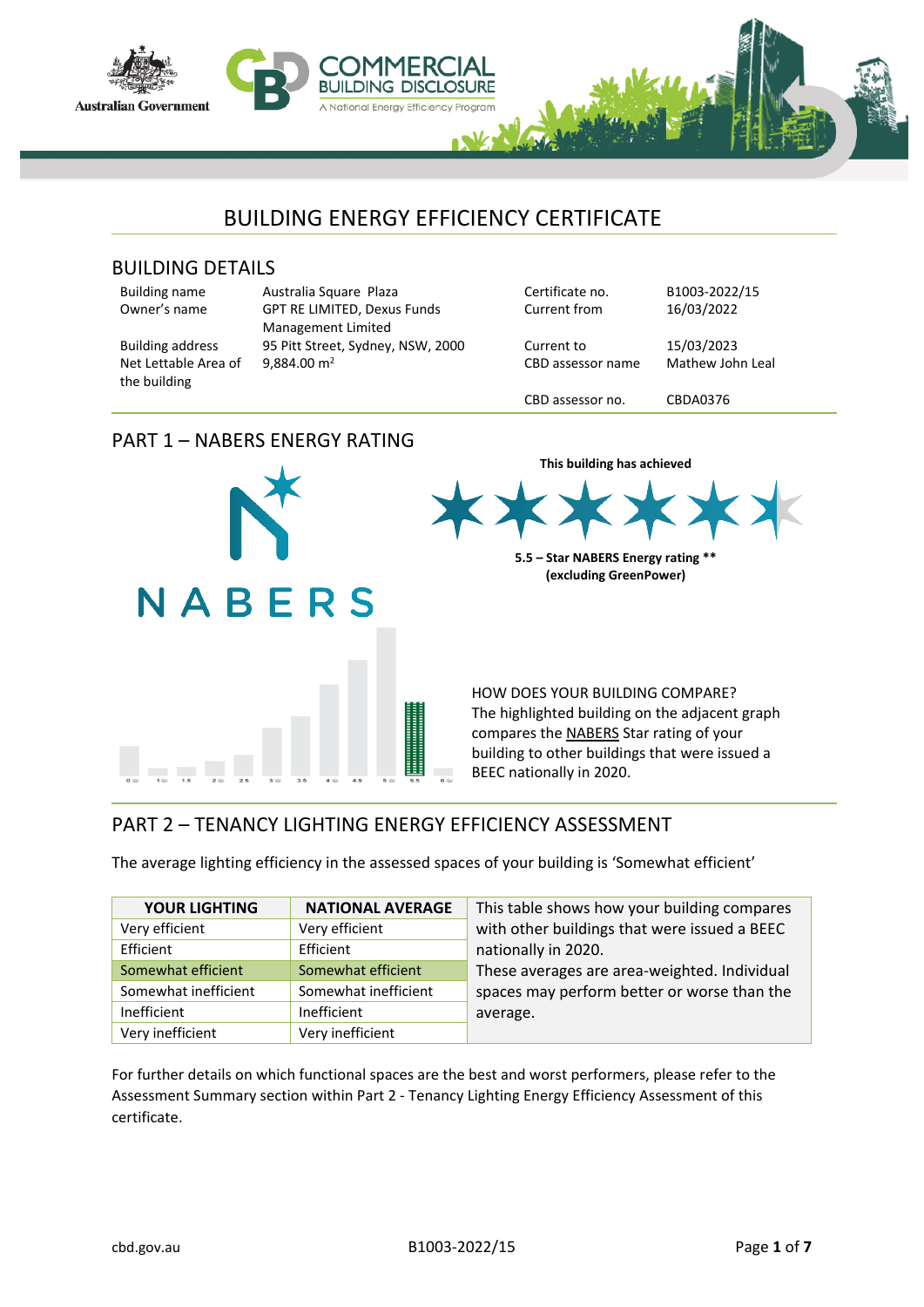

## PART 1 – NABERS\* ENERGY RATING

### BUILDING DETAILS

| Building | 95 Pitt Street, SYDNEY, NSW 2000 |
|----------|----------------------------------|
| address  |                                  |

NABERS rating no. N63352 Certified date 16/03/2022 Current to 15/03/2023

## NABERS ENERGY RATING



**This building has achieved**

**5.5 – Star NABERS Energy rating \*\* (excluding GreenPower)**

| Rating scope | <b>Base Building</b> |
|--------------|----------------------|
| Rated area   | 8,545.800 $m2$       |
| Rated hours  | 50.000               |

## BUILDING CONSUMPTION & EMISSION DETAILS

Annual emissions intensity

Annual emissions and the state of the 412,082.000 kg CO<sup>2</sup>-e per year -e/m<sup>2</sup> per year Annual consumption 2,478,282.000 MJ per year

Assessor name Mathew Leal

Assessor number

90294

## NABERS ASSESSOR DETAILS ABOUT NABERS ENERGY RATINGS

**NABERS STAR RATING GUIDE** 

|        | <b>MAKING A START</b>             |
|--------|-----------------------------------|
| ****** | <b>OPPORTUNITIES FOR UPGRADES</b> |
| ****** | <b>MARKET STANDARD</b>            |
| ****** | <b>HIGH PERFORMANCE</b>           |
| ****** | <b>SUPERIOR PERFORMANCE</b>       |
| ****** | <b>MARKET LEADER</b>              |
|        |                                   |

\* National Australian Built Environment Rating System is a joint initiative of the Australian, State and Territory governments.

\*\* This rating must be used in all advertising.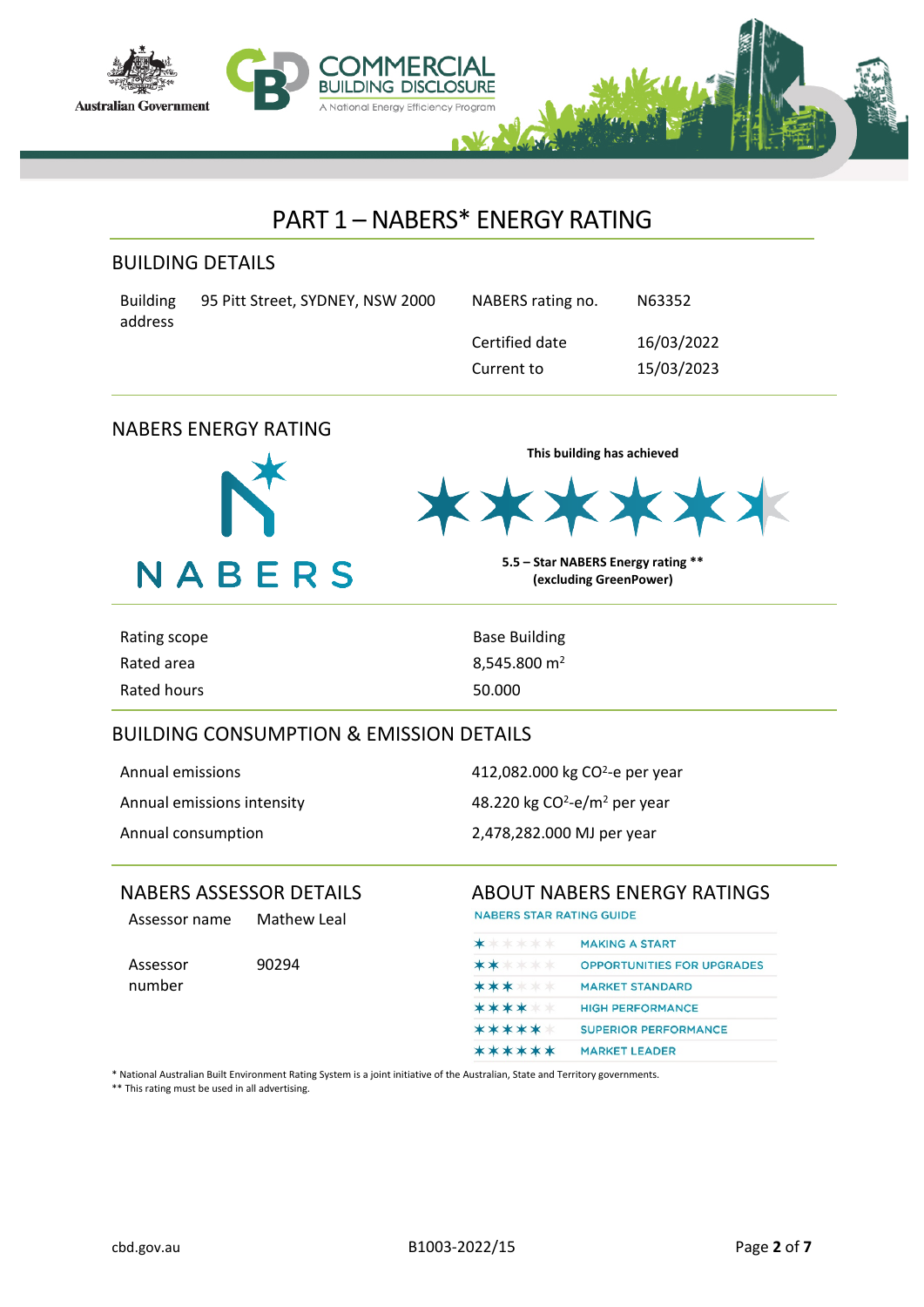

## PART 2 – TENANCY LIGHTING ENERGY EFFICIENCY ASSESSMENT

## ASSESSMENT SUMMARY

Building address 95 Pitt Street, Sydney, NSW, 2000

Assessment scope All Office Space

Assessed NLA 9893.40 m<sup>2</sup>

| Assessor name        | Assessor no. | Assessment no. | Version no. | Space ID        | <b>Certified date</b> | <b>Current to</b> |
|----------------------|--------------|----------------|-------------|-----------------|-----------------------|-------------------|
| Jaafar Hossain Ahmed | CBDA0265     | LA7500         | v3.0        | 1,2,3,4,5,6,7,8 | 16/06/2021            | 16/06/2026        |
|                      |              |                |             | ,9,10,11,12,13  |                       |                   |
|                      |              |                |             | ,14,15,16,17,1  |                       |                   |
|                      |              |                |             | 8,19,20,21,22,  |                       |                   |
|                      |              |                |             | 23.24           |                       |                   |

| Space<br>ID    | <b>Functional space</b><br>name | NLA (m <sup>2</sup> ) | <b>NLPD</b><br>(W/m <sup>2</sup> ) | <b>NLPD</b><br>Performance<br>comparison | <b>Lighting system</b><br>Existing/proposed | Control<br>capacity | Performance<br>comment   |
|----------------|---------------------------------|-----------------------|------------------------------------|------------------------------------------|---------------------------------------------|---------------------|--------------------------|
| $\mathbf{1}$   | Part Level 1 - Suite 1          | 417.30                | 3.3                                | <b>Excellent</b>                         | Existing                                    | <b>Moderate</b>     |                          |
| 2              | Part Level 1 - Suite 2          | 321.60                | 6.0                                | <b>Excellent</b>                         | <b>Existing</b>                             | Poor                |                          |
| 3              | Part Level 2 - Suite 1          | 253.00                | 5.9                                | <b>Excellent</b>                         | Existing                                    | <b>Moderate</b>     |                          |
| 4              | Part Level 2 - Suite 2          | 252.00                | 8.0                                | Good                                     | Existing                                    | <b>Moderate</b>     |                          |
| 5              | Part Level 2 - Suite 3          | 237.00                | 6.6                                | <b>Excellent</b>                         | Existing                                    | <b>Moderate</b>     | Many cellular<br>offices |
| 6              | Part Level 3 - Suite 1          | 223.00                | 17.5                               | Poor                                     | Existing                                    | <b>Moderate</b>     |                          |
| $\overline{7}$ | Part Level 3 - Suite 2          | 261.60                | 7.2                                | Good                                     | Existing                                    | <b>Moderate</b>     |                          |
| 8              | Part Level 3 - Suite 3          | 261.80                | 8.2                                | Good                                     | Existing                                    | <b>Moderate</b>     |                          |
| 9              | Level 4 - Whole Floor           | 767.90                | N/A                                | Not Assessable                           | Existing                                    | Not<br>Assessable   | space not<br>assessable  |
| 10             | Level 5 - Whole Floor           | 781.50                | 8.2                                | Good                                     | Existing                                    | <b>Moderate</b>     |                          |
| 11             | Part Level 6 - Suite 1          | 251.60                | 8.0                                | Good                                     | Existing                                    | <b>Moderate</b>     |                          |
| 12             | Part Level 6 - Suite 2          | 504.00                | 8.0                                | Good                                     | Existing                                    | <b>Moderate</b>     |                          |
| 13             | Part Level 7 - Suite 1          | 251.40                | 8.0                                | Good                                     | Existing                                    | <b>Moderate</b>     |                          |
| 14             | Part Level 7 - Suite 2          | 261.50                | 8.0                                | Good                                     | Existing                                    | <b>Moderate</b>     |                          |
| 15             | Part Level 7 - Suite 3          | 236.40                | 8.0                                | Good                                     | Existing                                    | <b>Moderate</b>     |                          |
| 16             | Level 8 - Whole Floor           | 780.70                | N/A                                | Not Assessable                           | Existing                                    | Not<br>Assessable   | space not<br>assessable  |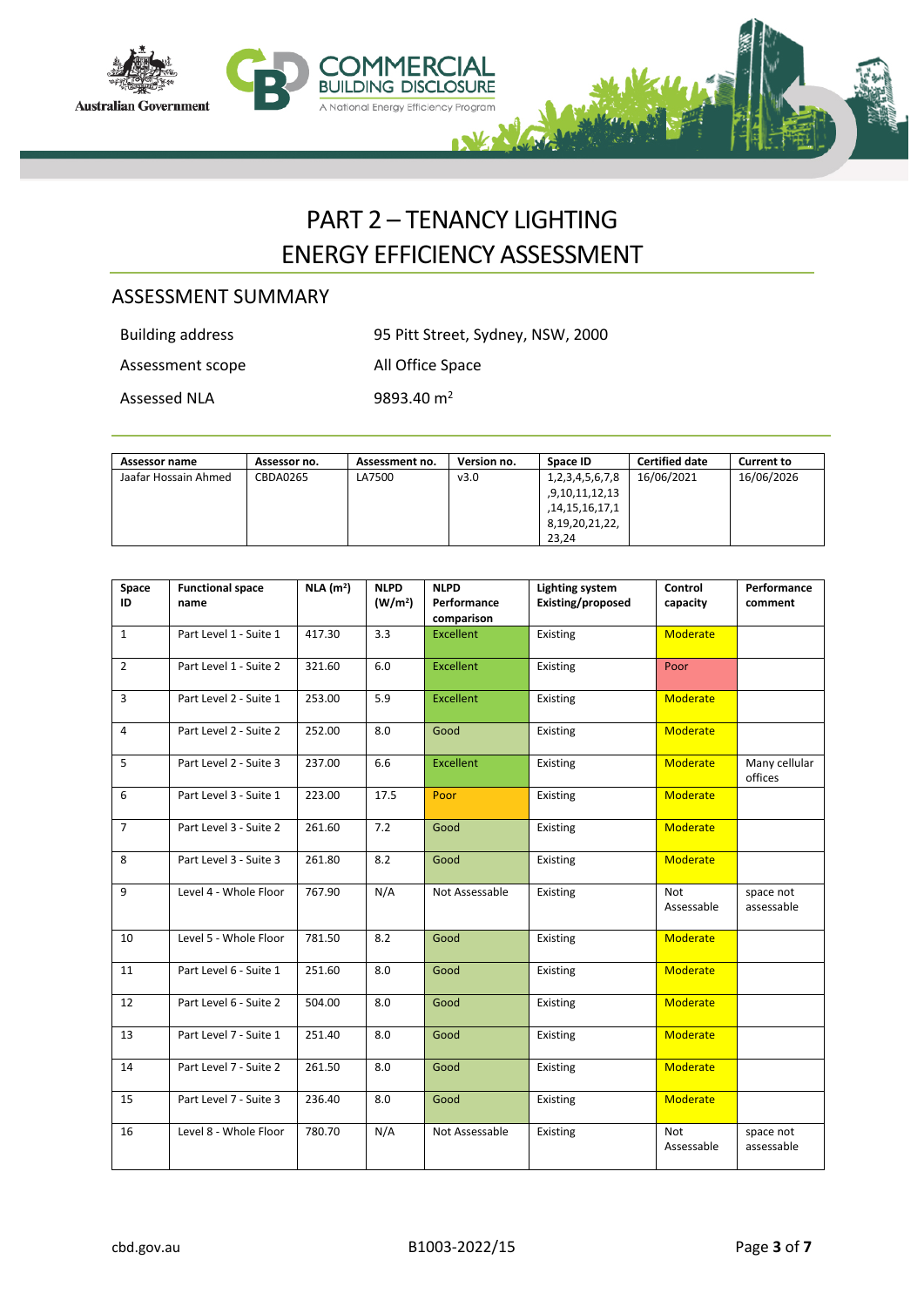



**BUIL** וח

| 17 | Part Level 9 - Suite 1    | 252.50 | 8.0  | Good           | Existing | Moderate          |                         |
|----|---------------------------|--------|------|----------------|----------|-------------------|-------------------------|
| 18 | Part Level 9 - Suite 2    | 505.40 | 7.3  | Good           | Existing | <b>Moderate</b>   |                         |
| 19 | Level 10 - Whole<br>Floor | 779.00 | 11.6 | <b>Median</b>  | Existing | <b>Moderate</b>   |                         |
| 20 | Level 11 - Whole<br>Floor | 783.20 | 8.0  | Good           | Existing | <b>Moderate</b>   |                         |
| 21 | Level 12 - Whole<br>Floor | 777.50 | N/A  | Not Assessable | Existing | Not<br>Assessable | space not<br>assessable |
| 22 | Part Level 13 - Suite 1   | 275.30 | 8.1  | Good           | Existing | <b>Moderate</b>   |                         |
| 23 | Part Level 13 - Suite 2   | 209.30 | 8.0  | Good           | Existing | <b>Moderate</b>   |                         |
| 24 | Part Level 13 - Suite 3   | 248.90 | 7.6  | Good           | Existing | <b>Moderate</b>   |                         |

**IG DISCLOSURE** 

A National Energy Efficiency Program

**Disclaimer:** The Australian/New Zealand Standards 1680 series makes recommendations for the lighting of interiors and workplaces. This assessment makes no judgment about the performance of the installed lighting system against the recommendations of those standards. Prospective tenants or owners should check that the lighting system is fit for their requirements.

# Definitions and other information on how to interpret the lighting assessments are at Attachment A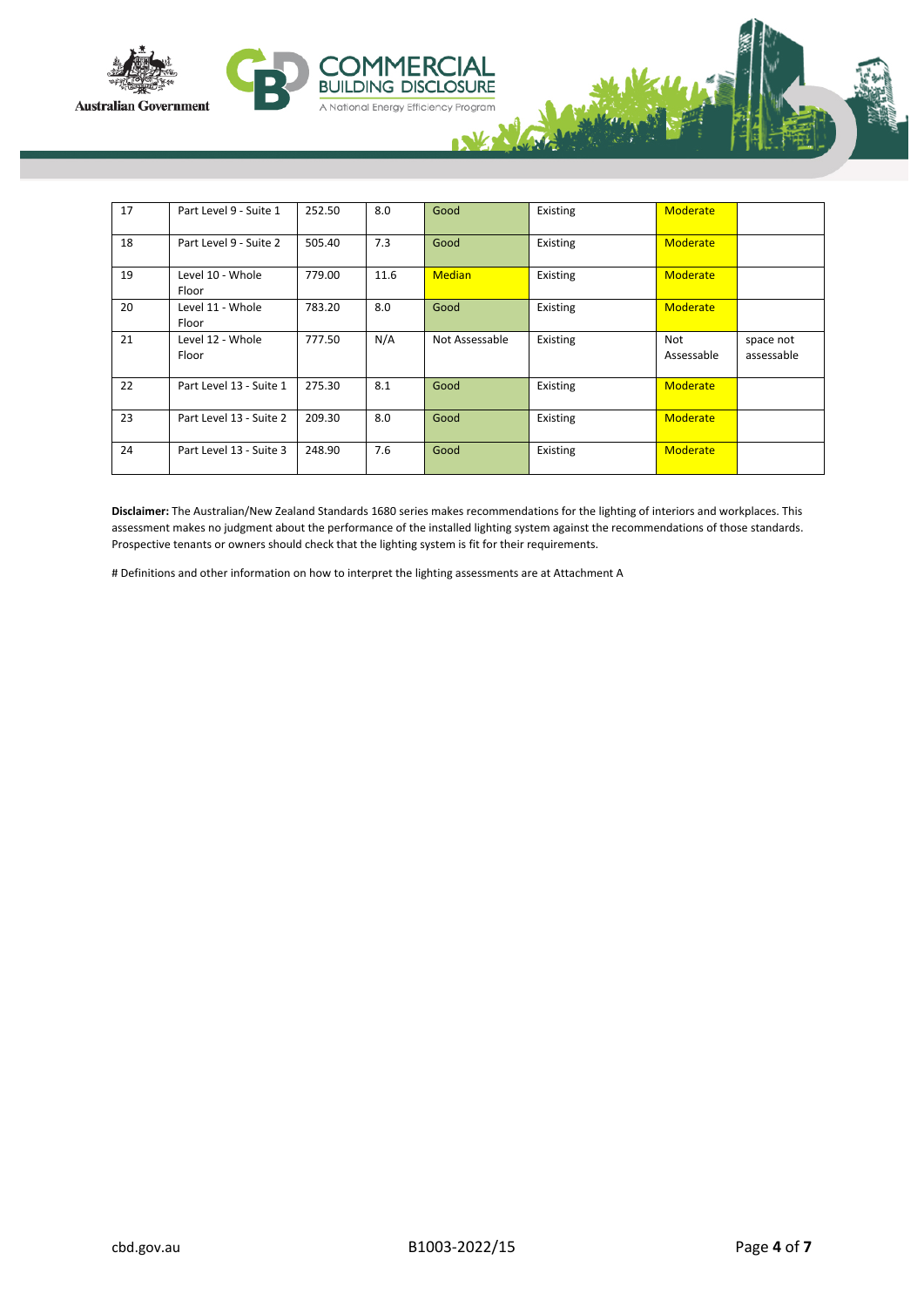



# ATTACHMENT A

## ENERGY EFFICIENCY GUIDANCE

Guidance on how building energy efficiency might be improved for building owners and tenants may be found at **<http://cbd.gov.au/get-and-use-a-rating/how-to-improve-your-NABERS-rating>**

## **DEFINITIONS**

Definitions and other information on how to interpret the tenancy lighting energy efficiency assessments are in accordance with the CBD Tenancy Lighting Assessment for Offices Rules, available from the CBD website at **[www.cbd.gov.au](http://www.cbd.gov.au/).**

## Average tenancy lighting efficiency

The average tenancy lighting efficiency, as shown on the front page of the BEEC, is calculated based on an area weighted average of the Nominal Lighting Power Density (NLPD) of all of the functional spaces included on the BEEC. This means that larger functional spaces with a greater floor area will count more towards this calculation than smaller spaces. The calculated area weighted average NLPD for the building is then categorised as per the NLPD performance comparison below. Spaces which are deemed non-assessable are excluded, and where a proposed system has been assessed the proposed system NLPD is used in the calculation. The national average is an area-weighted average of the NLPD of all functional spaces listed on all BEECs issued in 2020. If a space was listed on more than one BEEC issued in 2020, only the most recent instance of that space was included in the calculation.

## Nominal Lighting Power Density (NLPD)

NLPD performance comparison is divided into the following categories;

- Very efficient performance is where the NLPD is equal to or less than 4.5 W/m<sup>2</sup>
- **•** Efficient/Excellent performance is where the NLPD is between 4.6 7.0 W/m<sup>2</sup>
- Somewhat efficient/Very good performance is where the NLPD is between 7.1 10.0 W/m<sup>2</sup>
- Somewhat inefficient/Good performance is where the NLPD is between  $10.1 15.0 \text{ W/m}^2$
- Inefficient/Poor performance is where the NLPD is between  $15.1 18.0 \text{ W/m}^2$
- Very inefficient/Very poor performance is where the NLPD is greater than or equal to 18.1  $W/m<sup>2</sup>$

NLPD for TLAs submitted under v3.0 & v3.1 rules is rated from 'Very poor' to 'Excellent'. NLPD for TLAs submitted under v4.1 rules is rated from 'Very inefficient' to 'Very efficient'.

## Existing Lighting System

The existing lighting system, in an owner occupied functional space, refers to the lighting that might reasonably be expected to remain immediately prior to any subsequent lease or sublease. In a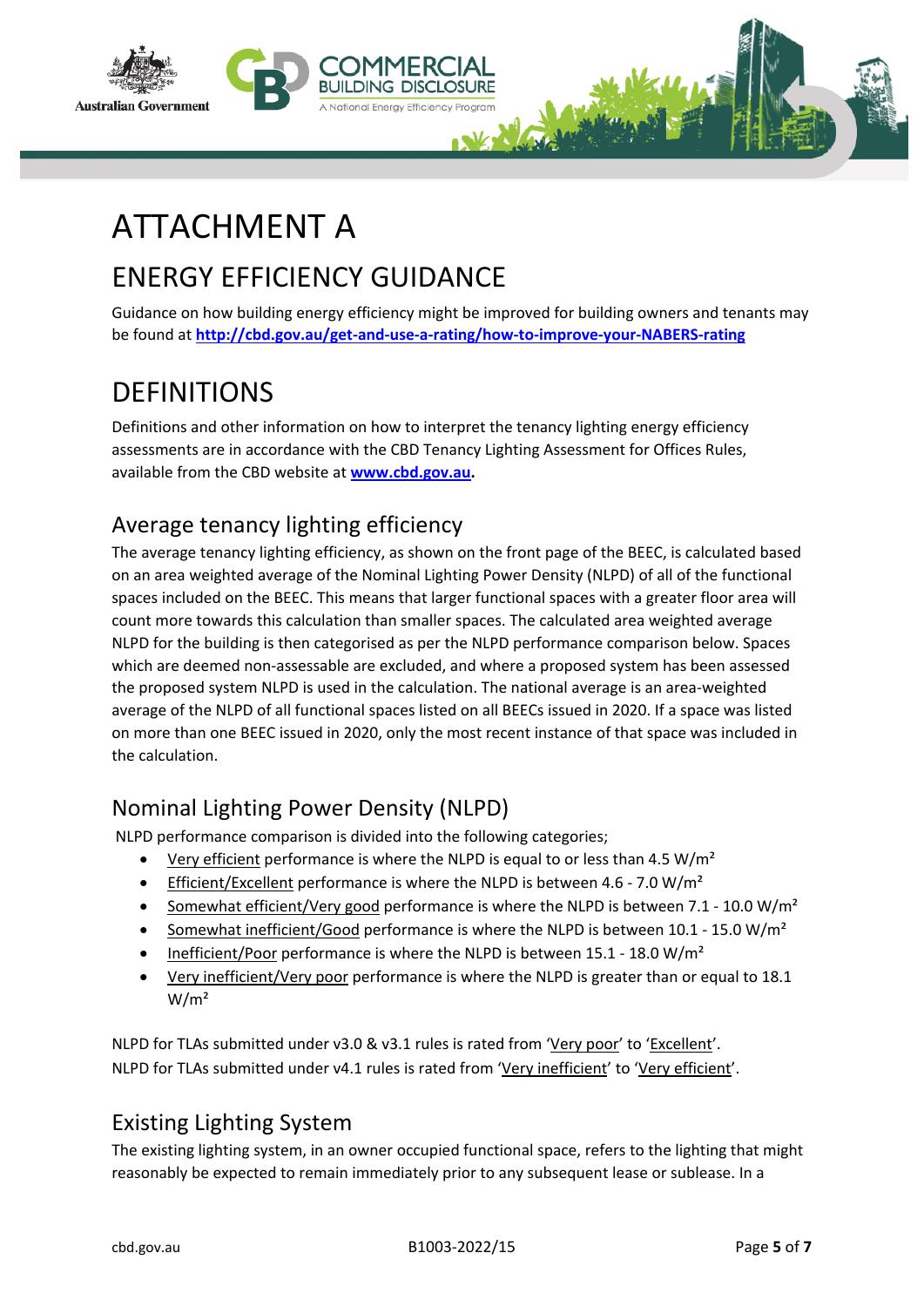



leased space, it refers to the lighting that might reasonably be expected to remain at the conclusion of the lease or sublease, disregarding the impact of any make good clause or any negotiations that may occur between the landlord and the tenant. It does not include desk mounted task lighting nor architectural or feature lighting installed by the owner, lessee or sublessee. All other lighting will generally be included. In an unoccupied functional space, it refers to the lighting that exists at the time the assessment is conducted.

## Control capacity

Fully functioning lighting control systems may reduce the energy consumption of the installed lighting system by reducing the amount of time the lights are on or by reducing the operating power through dimming strategies. This assessment has identified the level of sophistication of the installed lighting controls but has not verified their functionality. Prospective tenants or owners should check the ongoing functionality of the installed lighting control system, its ability to be modified if required and whether it is fit for their requirements.

Poor - Most of the lighting within the functional space relies on manual switching to turn the lights on and off where switching zones are greater than 250m².

Moderate - At least 50% by area of the lighting within the functional space is managed by a timer/ supervisory control system that ensures that lights are turned off outside normal working hours. OR

At least 50% by area of the lighting within the functional space is managed by a occupancy control system that ensures that lights only operate when the space is occupied, rooms are individually controlled and a general switching zones are more than 100m².

#### OR

The lighting within the functional space relies on manual switching to turn the lights on and off where the functional space is less than 250m².

Good - At least 50% by area of lighting within the functional space is managed by a occupancy control system that ensures that lights only operate when the space is occupied, rooms are individually controlled and general switching zones are less than 100m².

## Performance comment

The performance comment describes any additional features of the lighting system that may affect its energy or functional performance.

## Proposed lighting system

Proposed lighting refers to the lighting system as it may exist following either an owner/lessor proposed upgrade or resulting from a make good provision in an existing lease/sublease where the relevant work is expected to be completed within three months of the lighting assessment. Prospective buyers, lessees and sublessees should assume that the existing lighting remains in place